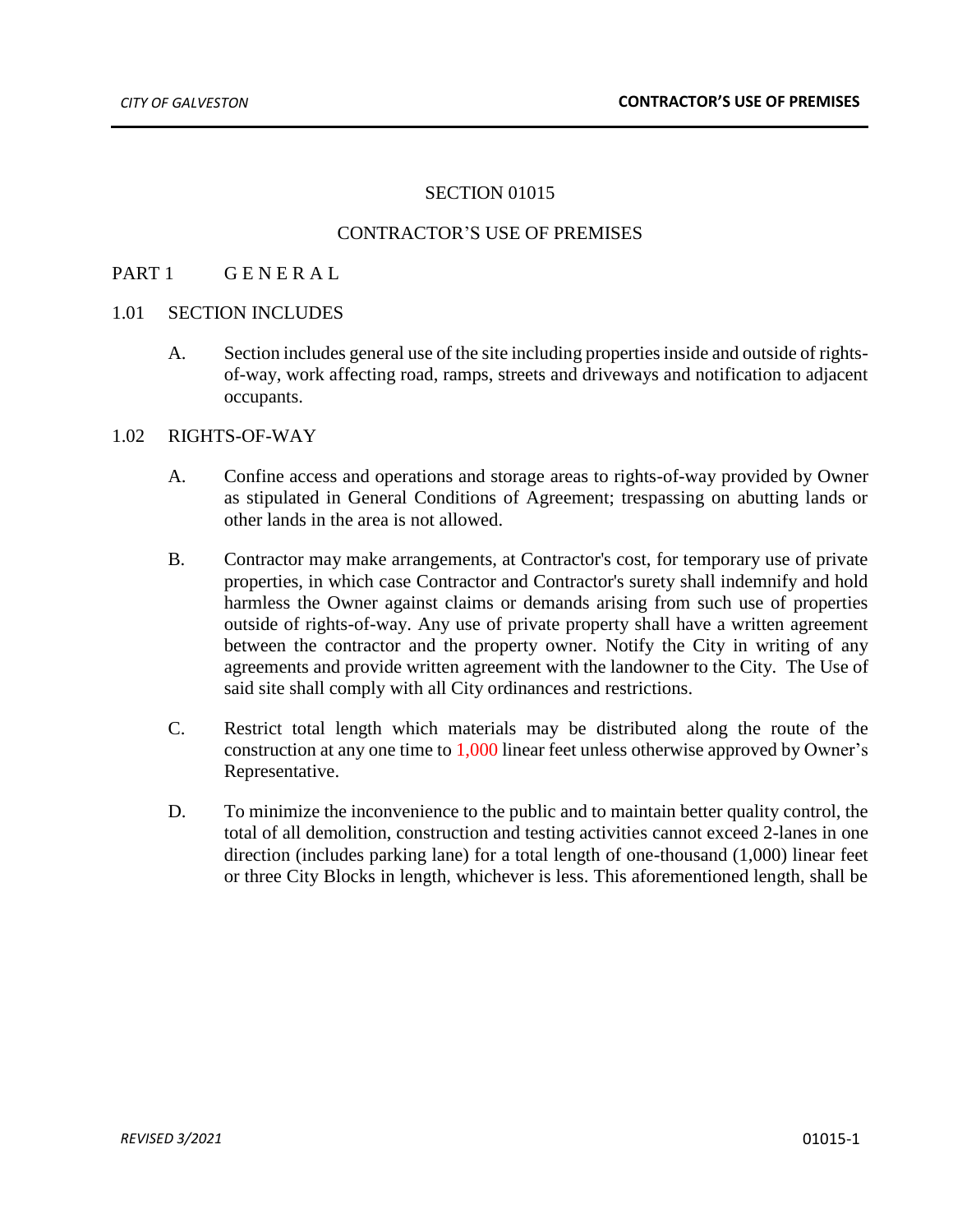completed in its entirety and all services restored including access to driveways, sidewalks and ADA ramps, roads, etc., prior to work commending on the next section.

## 1.03 PROPERTIES OUTSIDE OF RIGHTS-OF-WAY

- A. Altering the condition of properties adjacent to and along rights-of-way will not be permitted unless authorized by the Owner's Representative, Owner and property owner.
- B. Ways, means, methods, techniques, sequences, or procedures which will result in damage to properties or improvements in the vicinity outside of rights-of-way will not be permitted.
- C. Any damage to properties outside of rights-of-ways shall be repaired or replaced to the satisfaction of the Owner's Representative, Owner and property owner at no cost to the Owner or property owner.

### 1.04 USE OF SITE

- A. Obtain approvals of governing authorities prior to impeding or closing public roads or streets. Do not close more than two consecutive intersections at one time unless approved by the Owner.
- B. Notify the Owner's Representative and the Owner a minimum of 72 hours prior to closing a street or a street crossing. Permits for street closures are required in advance and are the responsibility of the Contractor.
- C. Maintain access for emergency vehicles including access to fire hydrants.
- D. Avoid obstructing drainage ditches or inlets; when obstruction is unavoidable due to requirements of the Work, provide grading and temporary drainage structures to maintain unimpeded flow.
- E. Locate and protect private lawn sprinkler systems which may exist on rights-of-ways within the site. Repair or replace damaged systems to condition equal to or better than that existing at start of Work.
- F. Perform daily clean up of dirt outside the construction zone, and debris, scrap materials, and other disposable items. Keep streets, driveways, and sidewalks clean of dirt, debris and scrap materials. Do not leave buildings, roads, streets or other construction areas unclean overnight.

#### 1.05 NOTIFICATION TO ADJACENT OCCUPANTS

A. Notify individual occupants in areas to be affected by the Work of the proposed construction and time schedule. Notification shall be not less than 72 hours or more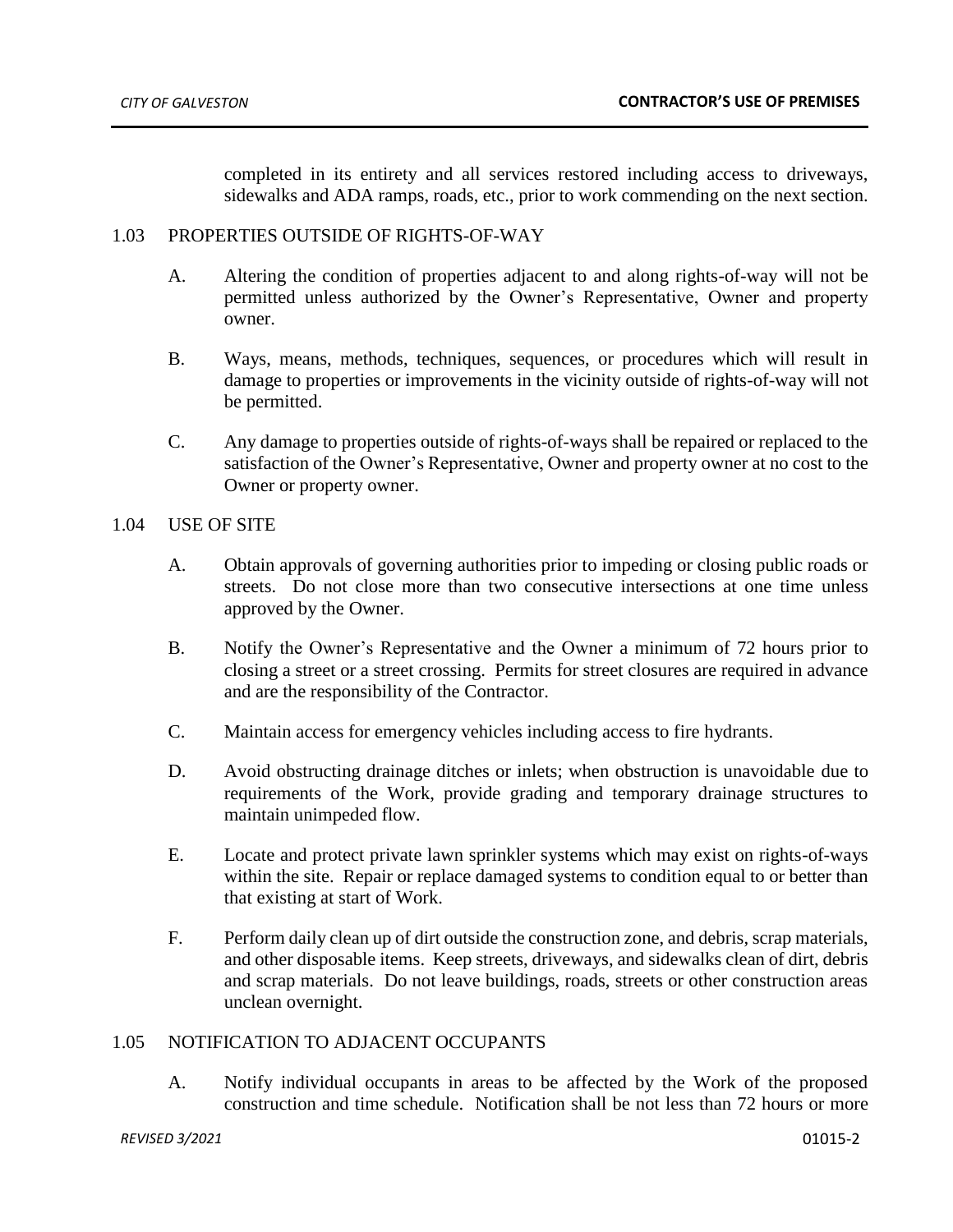than 2 weeks prior to work being performed within 200 feet, or as specified by the Owner, of the homes or businesses.

- B. Include in notification names and telephone numbers of two company representatives for resident contact, who will be available on 24-hour call. Include precautions which will be taken to protect private property and identify potential access or utility inconvenience or disruption.
- C. Submit proposed notification to Owner's Representative for approval. Consideration shall be given to the ethnicity of the neighborhood where English is not the dominant language. Notice shall be provided in understandable language when required by Owner.

## 1.06 PUBLIC, TEMPORARY, AND CONSTRUCTION ROADS AND RAMPS

- A. Construct and maintain temporary detours, ramps, and roads to provide for normal public traffic flow when use of public roads or streets is closed by necessities of the Work.
- B. Provide mats or other means to prevent overloading or damage to existing roadways from tracked equipment or exceptionally large or heavy trucks or equipment.
- C. Construct and maintain access roads and parking areas as specified in Section 01500 Temporary Facilities and Controls.

#### 1.07 EXCAVATION IN STREETS AND DRIVEWAYS

- A. Avoid hindering or needlessly inconveniencing public travel on a street or any intersecting alley or street for more than two blocks at any one time, except by permission of the Owner's Representative.
- B. Obtain the Owner's Representative and Owner's approval when the nature of the Work requires closing of any portion or an entire street. Permits required for street closure are the Contractor's responsibility. Avoid unnecessary inconvenience to abutting property owners.
- C. Remove surplus materials and debris and open each block for public use as work in that block is complete.
- D. Acceptance of any portion of the Work will not be based on return of street to public use.
- E. Avoid obstructing driveways or entrances to private property.
- F. Provide temporary crossing or complete the excavation and backfill in one continuous operation to minimize the duration of obstruction when excavation is required across